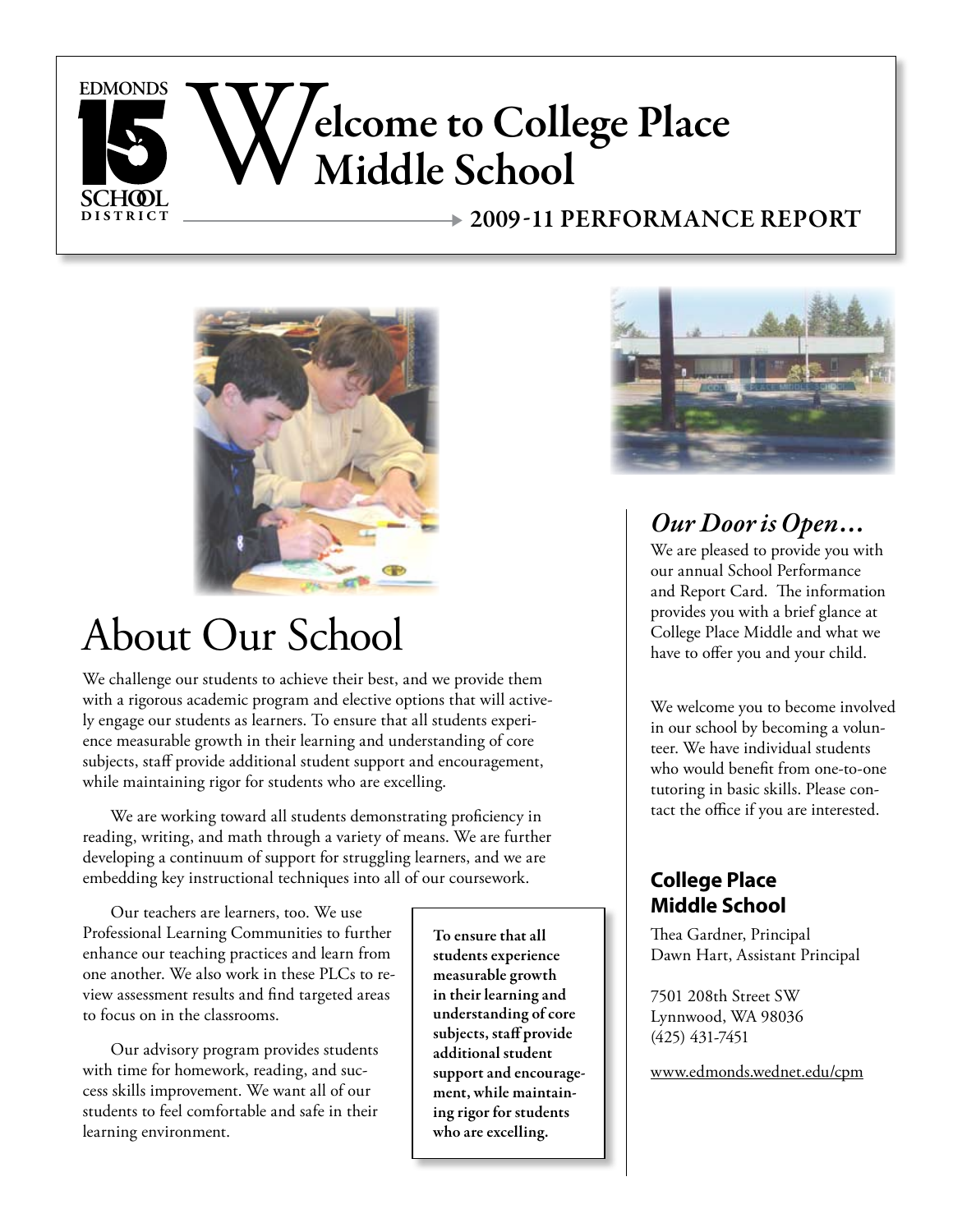# State Assessment Results

## **2010-11 Measurements of Student Progress (MSP) and End-of-Course (EOC) Exams**

Our students in grades 7 and 8 completed the state assessment last

spring in all subjects or a combination of subjects covering reading, math, writing, and science. These assessments are rigorous and measure students' progress on the state standards taught in our classrooms. The reading, math, and science assessments are each given in one test session and include both multiple-choice and short-answer questions. On the writing assessment, our students write two essays, each on a different day. In spring 2011 our 8th graders took the Science MSP online. Spring 2011 also marked the first year that the state gave EOC exams in Algebra and Geometry to 7th and 8th graders enrolled in those classes. Our school, district, and state results are displayed to the right. If you have questions or would like more information about these results, please contact our principal or visit the state Office of the Superintendent of Public Instruction's (OSPI) website at www. k12.wa.us.



**Percent of students who met standard each year**



**Percent of students who met standard each year**

## Continued Learning: *Staff Professional Development & Our School Year Calendar*

Our teachers are continuing learners too. In order to provide all students the best education possible, teachers work throughout the year to strengthen their own skills and abilities. A key way this is accomplished is through Professional Development Days, which are days when students do not attend school. And there is a good reason why these days are woven into the school year.

It provides teachers with the opportunity to immediately apply what they are learning to their instruction time with students. We encourage you to ask us about how we use this time in our building and work to share that information through our school communications.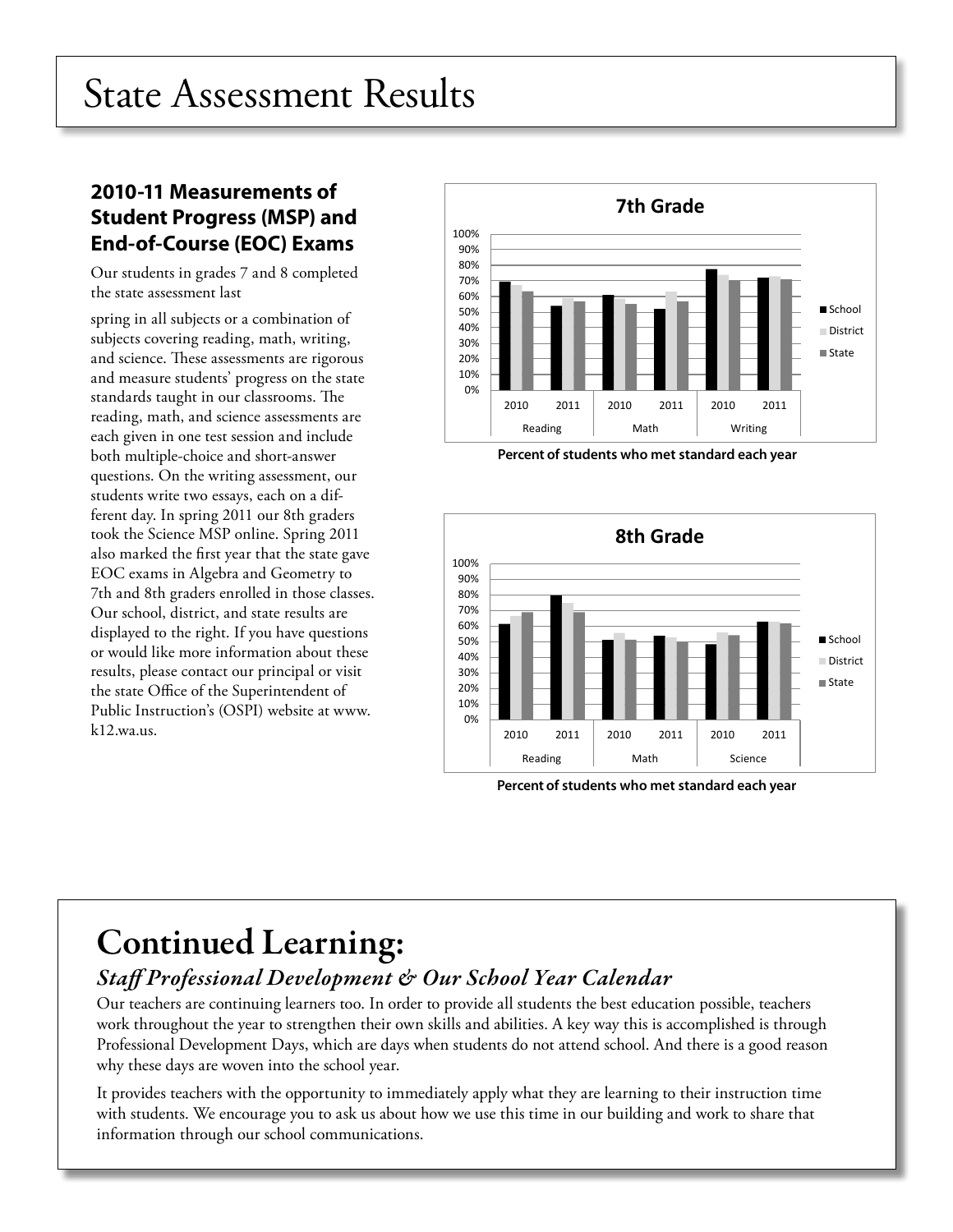## Fulfilling our Promise Fulfilling our Promise to our Citizens to our Citizens

We are pleased to share that voters in the Edmonds School District consistently support our local levy and bond measures.

During these difficult economic times, it especially reassuring to know our taxpayers opted during 2010 to approve both our Replacement School Programs and Operations Levy as well as an additional Supplemental Levy. The latter enabled us to maintain programming and minimize further reductions for the 2011-12 school year.

Local support for replacing the four-year School Programs and Operation Levy continues to provide:

- • Additional teachers,
- Paraeducators and staff who support the educational program,
- Textbooks and instructional materials,
- Student transportation, and
- • Co-curricular activities and athletics, music, and drama programs.

Additionally, we have received voter support for a Technology/ Capital Levy, which provides technology tools for student learning and capital facilities work. The 2008 levy expires at the end of 2012 and is on the ballot in Feb. 2012 for renewal so we can continue:

- Replace older technology equipment,
- Make Infrastructure upgrades to meet electrical needs, and
- Provide districtwide safety and emergency preparedness,

The Capital Construction Bond pays for the rebuilding or renovation of facilities. The 2006 bond supports:

- Building of the new Lynnwood High School (opened Fall 2010), and
- Building of the new Meadowdale Middle School (opened Fall 2011).



- • Four students finished in either first or second place in the Linda Jewell Memorial Essay Contest, coordinated by the Snohomish County Peace Action in 2011.
- • Teacher Liliana Day achieved National Board Certification in November of 2011 and joins teachers Keri Mcmanus, Carolyn Altauser, Colleen Lamotte and Amy Peterson. They are five of only 111 teachers in the Edmonds School District who have accomplished this level of certification.
- Our school received two grants from the Edmonds Public Schools Foundation for 2011-12, totaling \$750.00. The grants are for "WOW" and "The Power of Choice: A Student Built Classroom Library."
- CPM has an active Parent Staff Organization (PSO) that supports our school in many different ways. The group organizes events fundraisers that further enhance the great programs and opportunities our school already offers.

# How our Schools are Funded

## **Revenue Sources**

General, & Special Purpose **8.6%** Schools receive funding from several revenue sources. This chart represents the division of that revenue into six sources: state general purpose; local taxes; state special purpose; federal general and special purpose; local non-tax; and other, including funds from other school districts, agencies and sources.



## **Expenditures**

Most of the dollars in the school district budget are allocated according to specific formulas. For example, the number of students in a given school generates a specific number of teachers. With actual expenditures of \$179.4 million and 19,562 full-time students, Edmonds School District expended \$9,551 per student in 2009-10.



This chart represents the division of that expenditure into five categories: instruction and instructional support, including teachers, specialists, and principals; school-based support, including custodians, maintenance, food service and utilities; district-wide support, including curriculum development, transportation, and data processing; central administration; and public services.

The "Citizen's Guide to the Budget" provides more information and is available at www.edmonds.wednet.edu/business.